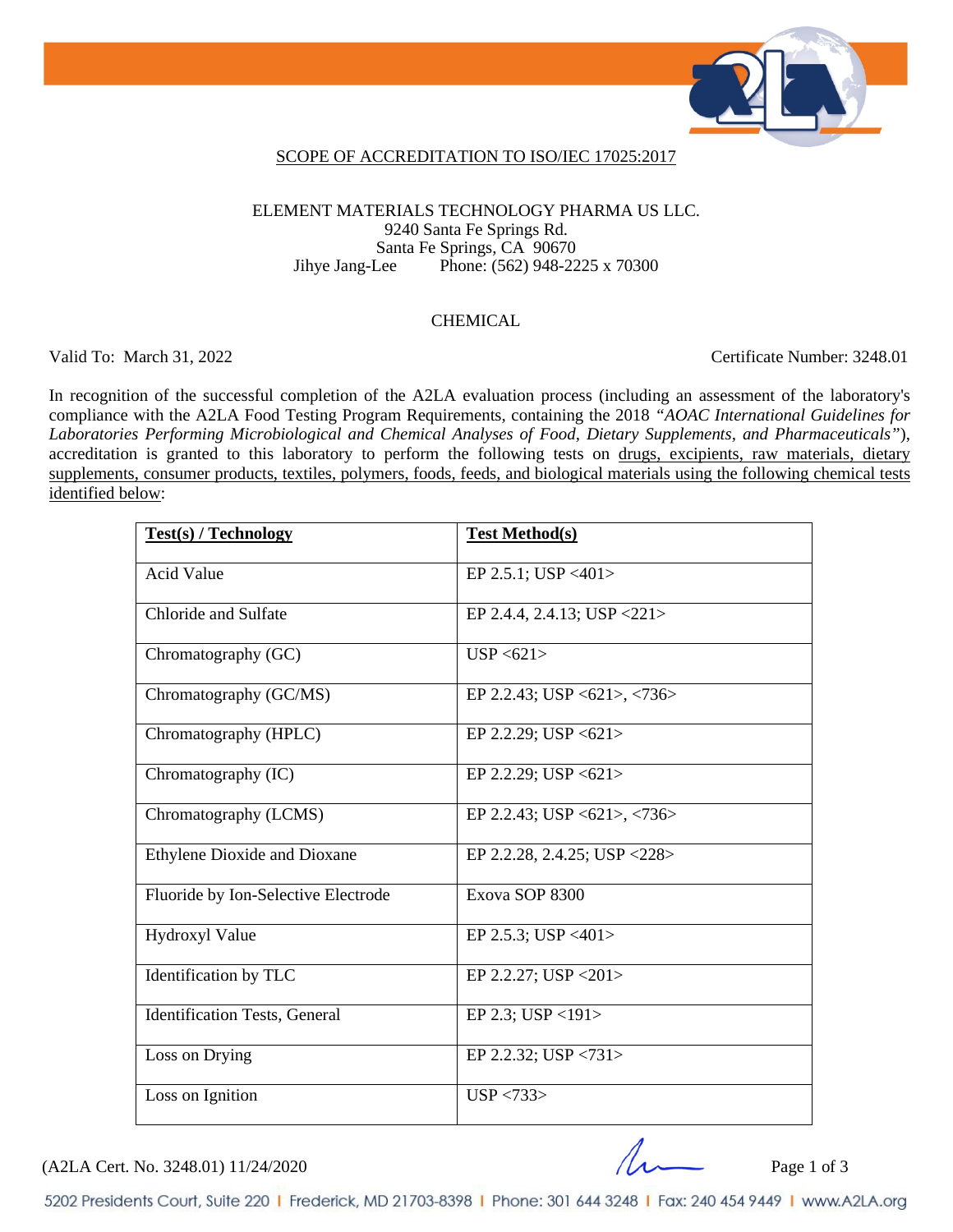| <b>Test(s) / Technology</b>                                                                                                                                                        | <b>Test Method(s)</b>                                                                                |
|------------------------------------------------------------------------------------------------------------------------------------------------------------------------------------|------------------------------------------------------------------------------------------------------|
| <b>Melting Range or Temperature</b>                                                                                                                                                | EP 2.2.60; USP $\langle 741 \rangle$                                                                 |
| Metals by ICP-MS<br>Al, Sb, As, Ba, Be, B, Cd, Ca, Cr, Co,<br>Cu, Ir, Au, Fe, Pb, Li, Mg, Mn, Mo, Hg,<br>Ni, Pd, Pt, K, Rh, Rb, Ru, Se, Si, Ag,<br>Na, Sr, Tl, Sn, Ti, W, U, V, Zn | ASTM E 1613-94, F963; EPA 200.8, 6020;<br>EP 2.2.58, 2.4.20; Exova SOP 7040;<br>$USP < 233$ >, <730> |
| Metals by ICP-OES<br>Al, Sb, As, Ba, Be, B, Cd, Ca, Cr, Co,<br>Cu, Au, Fe, Pb, Li, Mg, Mn, Mo, Hg,<br>Ni, K, Se, Si, Ag, Na, Sr, Tl, Sn, Ti, U,<br>V, Zn                           | ASTM E 1613-94; EPA 6010C; EP 2.2.57,<br>2.4.20; Exova SOP 7191; USP <233>, <730>                    |
| Method Validation and Verification                                                                                                                                                 | ICH Q2; USP <1225>, <1226>                                                                           |
| <b>Nuclear Magnetic Resonance</b>                                                                                                                                                  | EP 2.2.33; USP $\langle 761 \rangle$                                                                 |
| <b>Optical Rotation</b>                                                                                                                                                            | EP 2.2.7; USP <781S>                                                                                 |
| <b>Ordinary Impurities</b>                                                                                                                                                         | USP < 466                                                                                            |
| Peroxide Value                                                                                                                                                                     | EP 2.5.5; USP <401>                                                                                  |
| pH                                                                                                                                                                                 | EP 2.2.3; USP $\langle 791 \rangle$                                                                  |
| Residual Solvents (GC/GC-MS)                                                                                                                                                       | EP 2.4.24, 2.4.28; USP <467>                                                                         |
| Residue on Ignition Limit Test                                                                                                                                                     | EP 2.4.14; USP $\langle 281 \rangle$                                                                 |
| Saponification Value                                                                                                                                                               | EP 2.5.6; USP <401>                                                                                  |
| <b>Specific Gravity</b>                                                                                                                                                            | USP < 841                                                                                            |
| Spectrophotometric $ID - FTIR$                                                                                                                                                     | EP 2.2.24; USP <197>, <851>, <854>                                                                   |
| Spectrophotometric ID – UV-Vis                                                                                                                                                     | EP 2.2.25; USP <197>, <851>, <857>                                                                   |
| Titrimetry                                                                                                                                                                         | EP 2.2.20; USP $<541>$                                                                               |
| Viscosity                                                                                                                                                                          | EP 2.2.8, 2.2.9, 2.2.10; USP <911>, <912>                                                            |
| Water by Karl-Fischer                                                                                                                                                              | EP 2.5.12; USP <921>                                                                                 |

*1 There are circumstances in which this laboratory must perform testing activities not covered on their fixed scope of accreditation, such as for additional matrices (flexibility concerning sample type) or additional parameters (flexibility concerning analytes). The following activities are covered under A2LA's Flexible Scope policy for analysis in drugs, excipients, raw materials, dietary supplements, consumer products, textiles, polymers, foods, feeds, and biological materials:*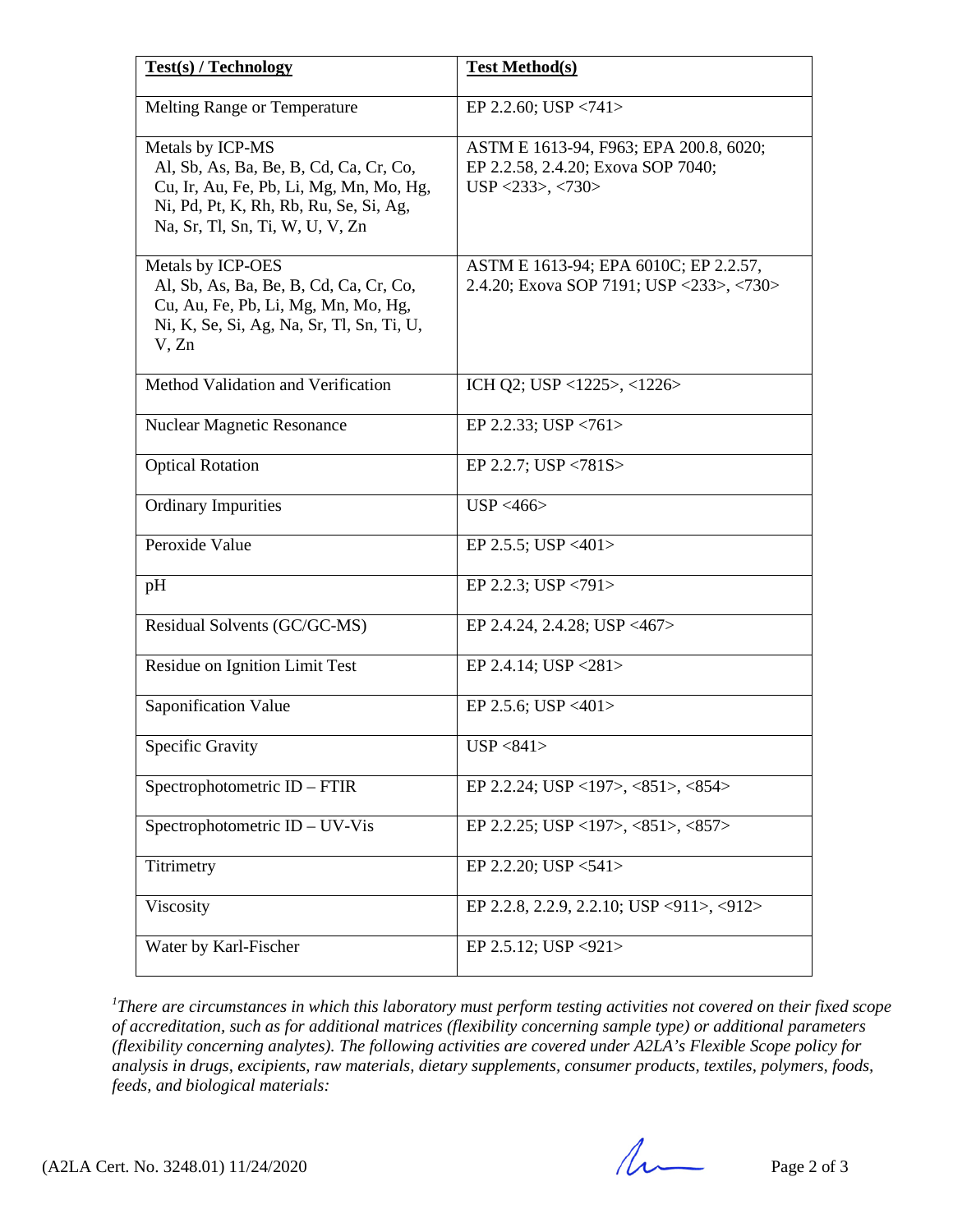Analysis of Metals in drugs, excipients, raw materials, dietary supplements, consumer products, textiles, polymers, foods, feeds, and biological materials using ICP with the following detection systems:

- Mass Spectrometry (MS)
- Optical Emission Spectroscopy (OES)

Analysis of Organic Compounds in drugs, excipients, raw materials, dietary supplements, consumer products, textiles, polymers, foods, feeds, and biological materials using Gas Chromatography with the following detection systems:

- Flame Ionization Detector (FID)
- Nitrogen-Phosphorus Detector (NPD, "TSD")
- Thermal Conductivity Detector (TCD)
- Mass Spectrometry (MS)

Analysis of Organic Compounds in drugs, excipients, raw materials, dietary supplements, consumer products, textiles, polymers, foods, feeds, and biological materials using Liquid Chromatography with the following detection systems:

- Ultraviolet Detection (UV, DAD)
- Pulsed Amperometric Detection (PAD)
- Refractive Index Detection (RI)
- Mass Spectrometry (MS Quadrupole, MS-MS Triple Quadrupole)

<sup>1</sup> This portion of the scope meets the A2LA P112 Flexible Scope Policy.